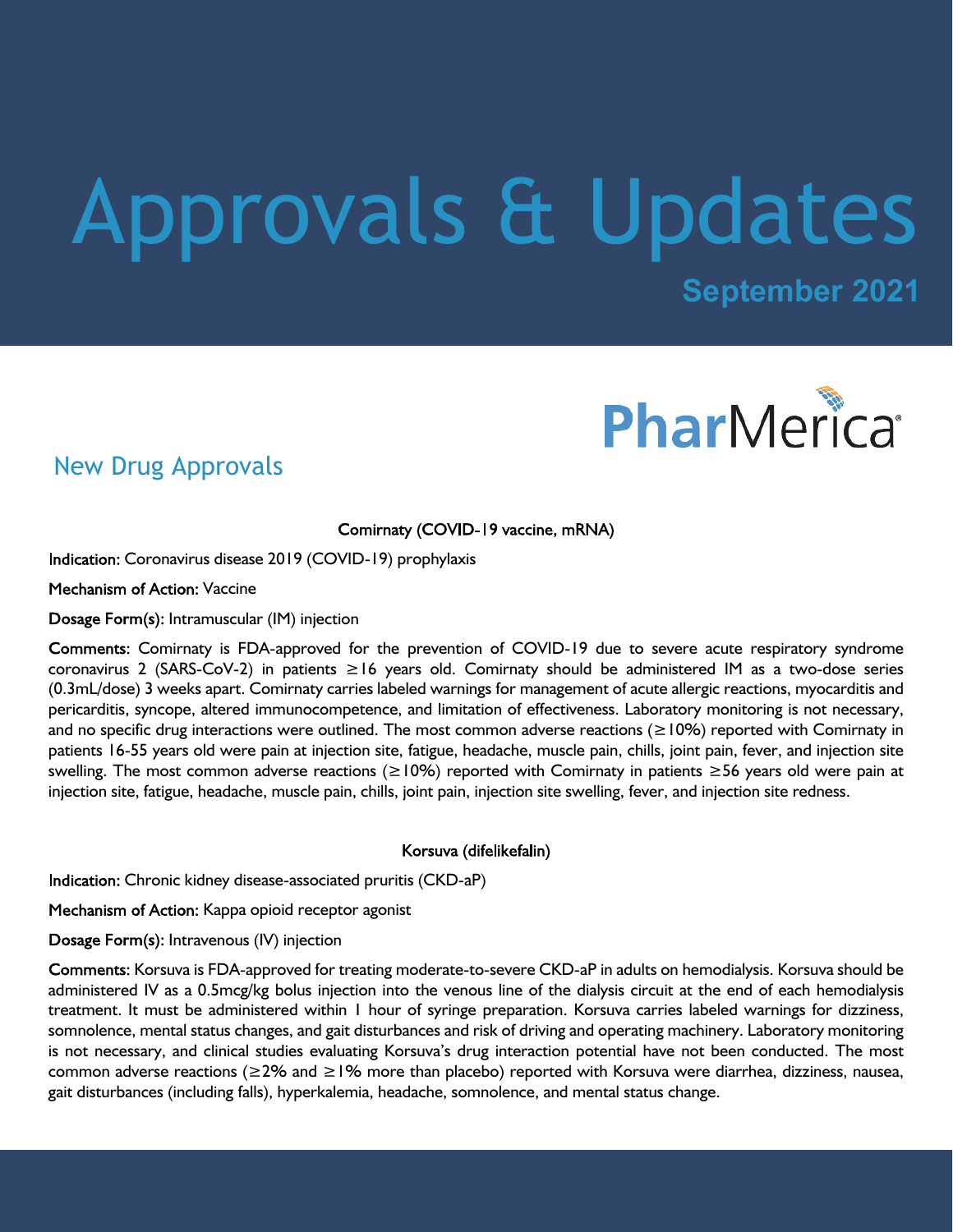## New Drug Approvals, Continued

#### Nexviazyme (avalglucosidase alfa-ngpt)

Indication: Pompe disease (lysosomal acid alpha-glucosidase [GAA] deficiency)

Mechanism of Action: Glycogen-specific enzyme

Dosage Form(s): IV injection

Comments: Nexviazyme is FDA-approved for treating late-onset Pompe disease in individuals ≥1 years old. Prior to administration of Nexviazyme, pretreatment with antihistamines, antipyretics, and/or corticosteroids should be considered. Nexviazyme should be administered IV initially at a rate of 1mg/kg/hour. The rate can be gradually increased every 30 minutes following no signs of infusion-associated reactions. Nexviazyme carries a Boxed Warning for severe hypersensitivity reactions, infusionassociated reactions, and risk of acute cardiorespiratory failure in susceptible patients (i.e., patients susceptible to fluid overload or with acute underlying respiratory illness or compromised cardiac respiratory function). Appropriate medical support measures and treatment must be readily available and may need to be utilized along with consideration of immediate discontinuation of Nexviazyme should severe hypersensitivity reactions or infusion-associated reactions occur. Additionally, patients' vitals should be more frequently monitored during Nexviazyme administration if they are at risk for acute cardiorespiratory failure. Nexviazyme has no specific drug interactions outlined. The most common adverse reactions (>5%) reported with Nexviazyme were headache, fatigue, diarrhea, nausea, arthralgia, dizziness, myalgia, pruritus, vomiting, dyspnea, erythema, paresthesia, and urticaria.

#### Ticovac (tick-borne encephalitis vaccine)

Indication: Tick-borne encephalitis prophylaxis

Mechanism of Action: Vaccine

#### Dosage Form(s): IM injection

Ticovac is FDA-approved for preventing tick-borne encephalitis in individuals ≥1 years old. Ticovac should be administered IM as a three-dose primary vaccination as follows based on age:

- 1-15 years old (0.25mL/dose)
	- First dose: Day 0
	- Second dose: 1-3 months after first vaccination
	- Third dose: 5-12 months after second vaccination
- $\bullet \geq 16$  years old (0.5mL/dose)
	- First dose: Day 0
	- Second dose: 14 days to 3 months after first vaccination
	- Third dose: 5-12 months after second vaccination

The three-dose vaccine schedule should be finished at least 1 week before potential tick-borne encephalitis virus exposure, and if tick-borne encephalitis virus exposure or re-exposure is anticipated, a booster dose (fourth dose) may be administered at least 3 years following completion of the three-dose vaccine schedule. Ticovac carries labeled warnings for management of acute allergic reactions, altered immunocompetence, human albumin, and limitation of vaccine effectiveness. Ticovac has no specific drug interactions outlined. The most common adverse reactions (>9.1%) reported with Ticovac in patients 1-15 years old were local tenderness, local pain, headache, fever, and restlessness. The most common adverse reactions (>5.1%) reported with Ticovac in patients 16-65 years old were local tenderness, local pain, fatigue, headache, and muscle pain.